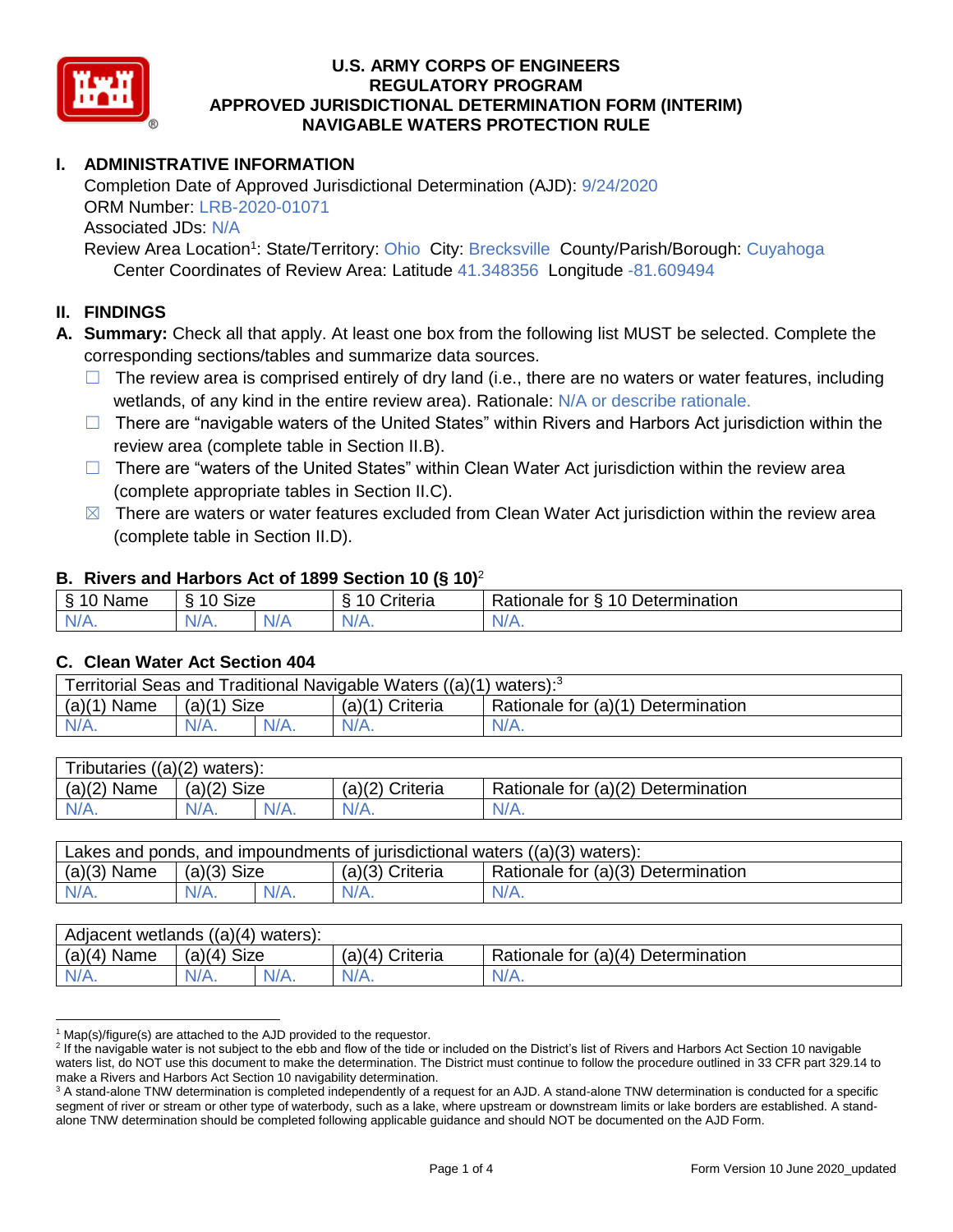

## **D. Excluded Waters or Features**

| Excluded waters $((b)(1) - (b)(12))$ : <sup>4</sup> |                       |                |                                                                                                     |                                                                                                                                                                                                                                                                                                                                                                                                                                                                                                                                                                                                                                                                                                                                                                                                                                                                                                                                                                                                                                                                                                                                                                                                                                                                                                                                                                                                                                                                                                                                                                                                                                                                                                                                                                                                                                                                                                                                                                                                     |  |  |
|-----------------------------------------------------|-----------------------|----------------|-----------------------------------------------------------------------------------------------------|-----------------------------------------------------------------------------------------------------------------------------------------------------------------------------------------------------------------------------------------------------------------------------------------------------------------------------------------------------------------------------------------------------------------------------------------------------------------------------------------------------------------------------------------------------------------------------------------------------------------------------------------------------------------------------------------------------------------------------------------------------------------------------------------------------------------------------------------------------------------------------------------------------------------------------------------------------------------------------------------------------------------------------------------------------------------------------------------------------------------------------------------------------------------------------------------------------------------------------------------------------------------------------------------------------------------------------------------------------------------------------------------------------------------------------------------------------------------------------------------------------------------------------------------------------------------------------------------------------------------------------------------------------------------------------------------------------------------------------------------------------------------------------------------------------------------------------------------------------------------------------------------------------------------------------------------------------------------------------------------------------|--|--|
| <b>Exclusion Name</b>                               | <b>Exclusion Size</b> |                | Exclusion <sup>5</sup>                                                                              | Rationale for Exclusion Determination                                                                                                                                                                                                                                                                                                                                                                                                                                                                                                                                                                                                                                                                                                                                                                                                                                                                                                                                                                                                                                                                                                                                                                                                                                                                                                                                                                                                                                                                                                                                                                                                                                                                                                                                                                                                                                                                                                                                                               |  |  |
| <b>Aquatic Feature</b>                              | 353                   | linear<br>feet | $(b)(3)$ Ephemeral<br>feature, including<br>an ephemeral<br>stream, swale,<br>gully, rill, or pool. | Aquatic Feature 1 originates at Fitzwater Road.<br>Water flows from Fitzwater Road to the north<br>towards the properties of 10801 and 10815<br>Fitzwater Road, Brecksville, OH. A review of<br>photographs submitted by the property owner of<br>Aquatic Feature 1 shows a defined bed and<br>bank and an ordinary high water mark. A<br>review of the United States Geological Survey<br>(USGS) Topographic map shows that a stream<br>channel does exist on-site. Water in this stream<br>channel flows into the Cuyahoga River, an (a)(2)<br>water. The Cuyahoga River becomes an RHA<br>Non-tidal water that is on the Buffalo District's<br>Section 10 waters list near it confluence with<br>Lake Erie. The property owner provided pictures<br>of the stream channel that were taken on 04-<br>AUG-2020. Water was not observed flowing in<br>the channel. A review of the Cuyahoga County<br>GIS Web Mapping Applications aerial images for<br>Fall 2019, 2017, 2016 and 2015 and for Spring<br>2019, 2017, 2016 and 2015, shows that water<br>does not appear to be flowing seasonally in the<br>segment of the channel located on-site. An<br><b>Antecedent Precipitation Tool evaluation was</b><br>run, associated with the Cuyahoga County GIS<br>aerial images for Nov 2019, May 2019, Nov<br>2017, May 2017, Nov 2016, May 2016, Nov<br>2015 and May 2015. An APT evaluation was<br>also run for 04 AUG 2020. Fall for all years was<br>normal precipitation conditions. Spring 2019,<br>2017 and 2016 had wetter than normal<br>conditions. Spring 2015 had drier than normal<br>conditions. Aerials for all years suggest that the<br>segment of the stream channel on-site does not<br>flow seasonally, even during times of wetter than<br>normal conditions. 04-AUG 2020 had normal<br>precipitation conditions and Aquatic Feature 1<br>had no water flow at the date that the<br>photographs of the stream was taken. Based<br>upon a review of the information, it has been |  |  |
|                                                     |                       |                |                                                                                                     | determined that Aquatic Feature 1 is a (b)(3)                                                                                                                                                                                                                                                                                                                                                                                                                                                                                                                                                                                                                                                                                                                                                                                                                                                                                                                                                                                                                                                                                                                                                                                                                                                                                                                                                                                                                                                                                                                                                                                                                                                                                                                                                                                                                                                                                                                                                       |  |  |

 <sup>4</sup> Some excluded waters, such as (b)(2) and (b)(4), may not be specifically identified on the AJD form unless a requestor specifically asks a Corps district to do so. Corps districts may, in case-by-case instances, choose to identify some or all of these waters within the review area.  $5$  Because of the broad nature of the (b)(1) exclusion and in an effort to collect data on specific types of waters that would be covered by the (b)(1)

exclusion, four sub-categories of (b)(1) exclusions were administratively created for the purposes of the AJD Form. These four sub-categories are not new exclusions, but are simply administrative distinctions and remain (b)(1) exclusions as defined by the NWPR.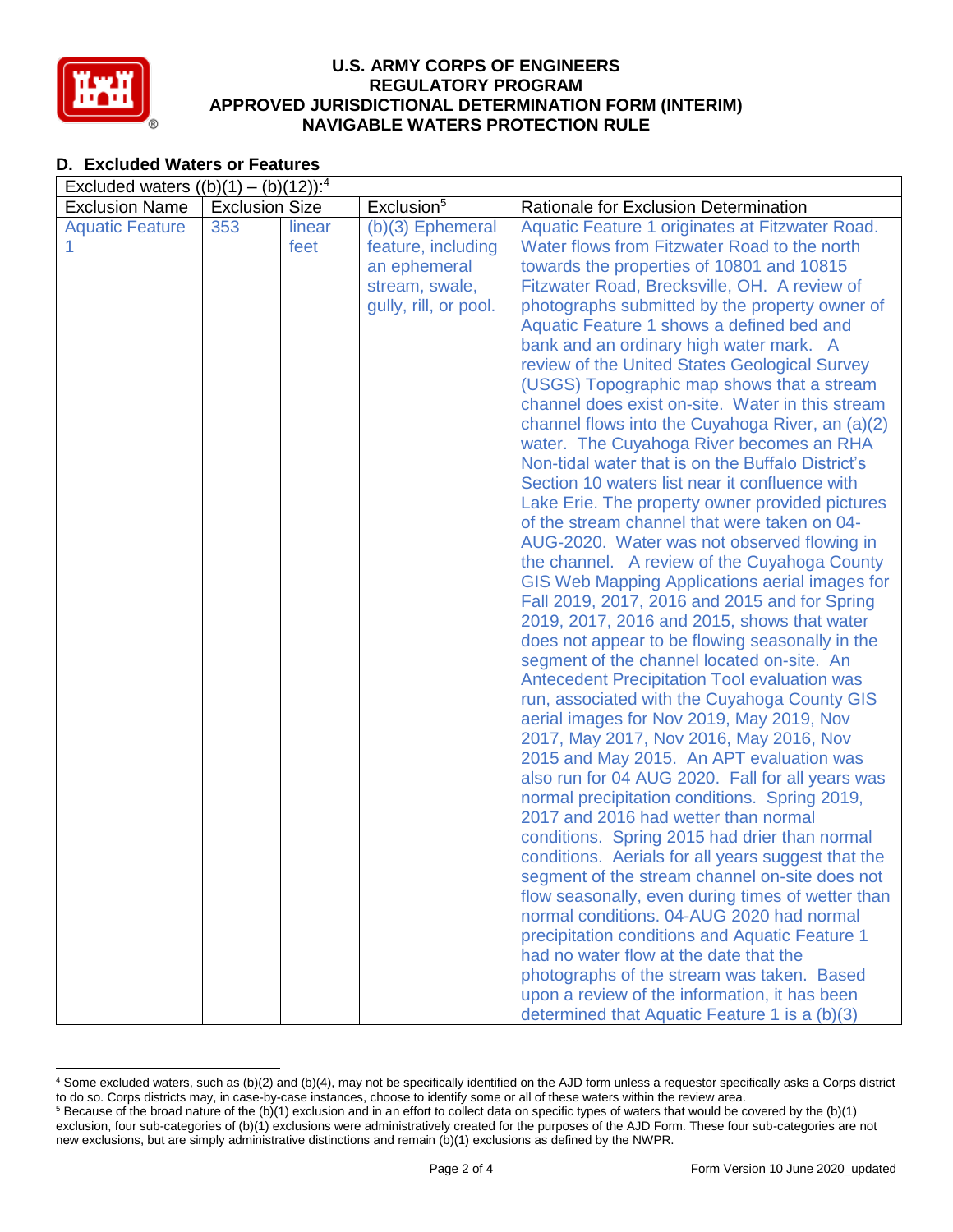

| Excluded waters $((b)(1) - (b)(12))$ : <sup>4</sup> |                |  |                        |                                              |  |  |  |
|-----------------------------------------------------|----------------|--|------------------------|----------------------------------------------|--|--|--|
| <b>Exclusion Name</b>                               | Exclusion Size |  | Exclusion <sup>5</sup> | <b>Rationale for Exclusion Determination</b> |  |  |  |
|                                                     |                |  |                        | Ephemeral feature, including an ephemeral    |  |  |  |
|                                                     |                |  |                        | stream, swale, gully, rill, or pool.         |  |  |  |

# **III. SUPPORTING INFORMATION**

**A. Select/enter all resources** that were used to aid in this determination and attach data/maps to this document and/or references/citations in the administrative record, as appropriate.

 $\boxtimes$  Information submitted by, or on behalf of, the applicant/consultant: Site photographs submitted by the property owner 04-AUG-2020.

This information is sufficient for purposes of this AJD.

Rationale: N/A or describe rationale for insufficiency (including partial insufficiency).

 $\Box$  Data sheets prepared by the Corps: Title(s) and/or date(s).

☒ Photographs: Aerial and Other: Photographs of Aquatic Feature 1 submitted to the Corps 4-AUG-2020, Aerial Images from Cuyahoga County GIS Aerial Imagery Fall and Spring 2019, 2017, 2016 and 2015.

- $\Box$  Corps site visit(s) conducted on: A site visit was not conducted.
- $\Box$  Previous Jurisdictional Determinations (AJDs or PJDs): ORM Number(s) and date(s).
- ☒ Antecedent Precipitation Tool: *provide detailed discussion in Section III.B*.
- ☐ USDA NRCS Soil Survey: Title(s) and/or date(s).
- ☒ USFWS NWI maps: USACE ORM2 Dataset
- ☒ USGS topographic maps: USACE ORM2 Dataset

### **Other data sources used to aid in this determination:**

| Data Source (select)              | Name and/or date and other relevant information         |
|-----------------------------------|---------------------------------------------------------|
| <b>USGS Sources</b>               | $N/A$ .                                                 |
| <b>USDA Sources</b>               | $N/A$ .                                                 |
| <b>NOAA Sources</b>               | $N/A$ .                                                 |
| <b>USACE Sources</b>              | $N/A$ .                                                 |
| <b>State/Local/Tribal Sources</b> | N/A                                                     |
| <b>Other Sources</b>              | <b>Cuyahoga County GIS Website</b>                      |
|                                   | https://gis.cuyahogacounty.us/html5viewer/?viewer=cegis |

**B. Typical year assessment(s):** The APT pulls precipitation data from NOAA's Daily Global Historical Climatology Network. The APT evaluates normal precipitation conditions based on the three 30-day periods preceding the observation date. For each period, a weighted condition value is assigned by determining whether the 30-day precipitation total falls within, above, or below the 70th and 30th percentiles for totals from the same date range over the preceding 30 years. The APT then makes a determination of "normal," "wetter than normal," or "drier than normal" based on the condition value sum. The APT also displays results generated via the Palmer Drought Severity Index and the University of Delaware WebWIMP.

An APT evaluation was run, associated with Cuyahoga County GIS aerial images for Nov 2019, May 2019, Nov 2017, May 2017, Nov 2016, May 2016, Nov 2015 and May 2015. The evaluation was run for one weather station within the vicinity of the site. This station is the Cleveland Weather Station. Results indicate various conditions; Fall for all years was normal precipitation conditions, Spring 2019, 2017 and 2016 had wetter than normal conditions. Spring